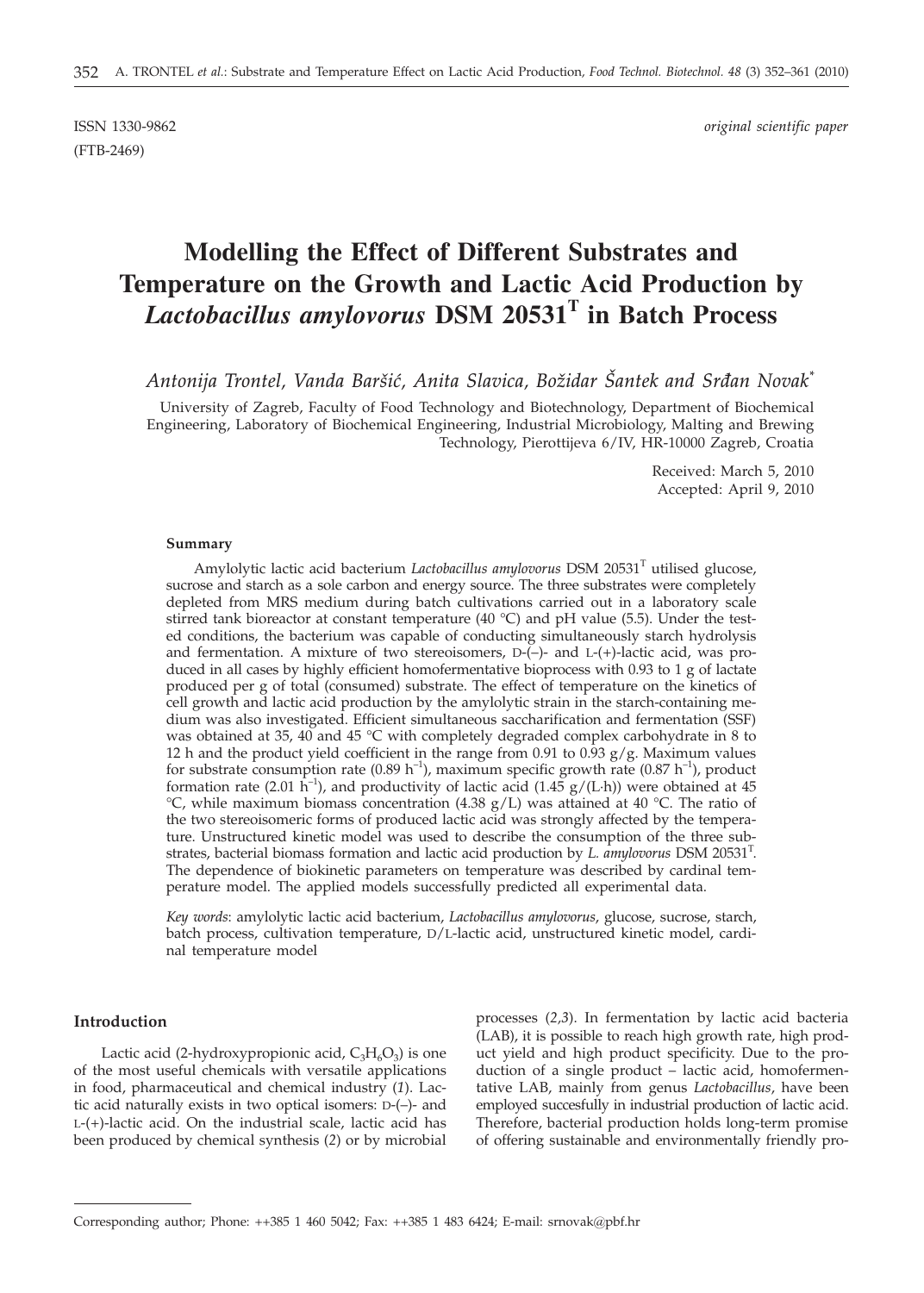duction of lactic acid. Besides conventional use of fermentatively produced lactic acid, new technologies for the production of polylactic acid, polymers of lactic acid, used for manufacturing of plastic, fibres, packing and other special textile materials, have been established (*1*).

Carbon source is the most important contributor to the cost of lactic acid fermentation (*4*). Traditionally, relatively expensive glucose is a preferred substrate in fermentative processes, as well as sucrose from molasses (*5*), and lactose from whey (*6*).

Starch has been used in a two-stage industrial production of lactic acid (*7*). The starch material is, first, chemically and/or enzymatically hydrolyzed to glucose, which is then fermented by LAB (*8,9*) in the second stage. The ability of amylolytic lactic acid bacteria (ALAB) to hydrolyze starch and then to ferment maltose and glucose has earned much attention and has been explored for one-step one-pot lactic acid production. ALAB produce amylases, enzymes capable of cleaving  $\alpha$ -1,4-glycosidic linkages between a-D-glucopyranosyl residues in the molecules of a complex carbohydrate and, thus, can directly produce lactic acid from starch and its derivatives (*3,9–12*). According to Taxonomic Outline of the Procaryotes (*13*), the bacterium *Lactobacillus amylovorus* DSM 20531T belongs to the genus *Lactobacillus*, family Lactobacillaceae, order Lactobacillales, class Bacilli, phylum Firmicutes. The key characteristic of this phylogenetic group of obligate homofermentative bacteria is fermentation of the following carbohydrates: amygdalin, cellobiose, galactose, maltose, mannose, salicin, sucrose, trehalose, fructose, glucose (without formation of  $CO<sub>2</sub>$ ), sorbitol and esculin. ALAB can ferment a wide variety but not all mono- and disaccharides present in renewable and waste materials. *L. amylovorus* strains cannot ferment pentoses, lactose, mannitol, melibiose and raffinose. Only a few publications highlight physiological patterns of *L. amylovorus* strains (*10,12,14-16*). Unlike glucose, fructose and starch, sucrose is not a substrate of choice for efficient production of lactic acid by wild-type amylolytic bacterium *L. amylovorus* JCM 1126 (*17*). Another strain from this genus, *Lactobacillus amylovorus* DCE 471, cannot ferment sucrose either (*14*). Very limited information is available on invertases produced by *Lactobacillus* sp. The invertase from *L. reuteri* (*18*) and the invertase from *L. amylovorus* YF43 (*17*) have been purified and partially characterized. Besides induction of invertase activity, transport of sucrose into the cells can be a rate-limiting step in the substrate utilisation (*17*). It is possible to transport sucrose by permease or phosphotransferase system (PTS) into the cell and (phosphorylate and) hydrolyze to fructose and glucose 6-phosphate, both intermediates of glycolytic pathway (*19*). Based on genomic analyses, it seems that fermentative capabilities of some LAB include PTS transporter for sucrose and activity of invertase (EC 3.2.1.26) (*20*). Invertase from *L. amylovorus* DSM 20531T has not been purified and characterized yet. Sucrose can also be degraded by phosphorolysis catalyzed by sucrose phosphorylase (EC 2.4.1.7) to fructose and glucose 1-phosphate (*21*), but evidence describing such reaction catalyzed by *L. amylovorus* cells is not available. Maltose and glucose, products of complete degradation of starch, can be translocated into LAB cells

by active transport, catabolyzed *via* the glycolysis (homofermentative) to pyruvate and then to lactic acid (*22*).

The aim of this work is to define the capacity of ALAB Lactobacillus amylovorus DSM 20531<sup>T</sup> to ferment simple sugars, glucose and sucrose, primary carbon sources present in many potential cheap bulk materials. Furthermore, the capability of this amylolytic strain to conduct simultaneously starch saccharification and fermentation (SSF) has been investigated. The effect of temperature on biokinetic parameters and the ratio of the two stereoisomeric forms of produced lactic acid was characterized. Unstructured kinetic model (UKM) was upgraded by cardinal temperature model (CTM), and it was shown that this model is suitable for describing fermentative activity of *L. amylovorus* DSM 20531<sup>T</sup>.

### **Materials and Methods**

# *Bacterial strain, maintenance, inoculum preparation and medium*

The homofermentative ALAB *Lactobacillus amylovorus* DSM 20531T (ATCC 33620, NRRL B-4540) (Braunschweig, Germany), a D/L-lactate producer (*23*), was used throughout this study. MRS medium containing three different substrates: glucose (MRS-glc,  $S_0$ =20 g/L), sucrose (MRS-suc,  $S_0$ =10 g/L), or soluble starch (MRS-starch,  $S_0$ =10 g/L) was used for culture maintenance, inoculum preparation and fermentation experiments. MRS-glc (Biolife, Milan, Italy) was used as supplied, and all ingredients of MRS-suc and MRS-starch media were separatelly weighed. Concentrations of all components of the MRS medium, except sucrose and starch, were unchanged (*24*). Unless otherwise stated, all chemicals used in this work were purchased from Merck (Darmstadt, Germany). The medium was sterilized at 121 °C for 20 min. *L. amylovorus* DSM 20531T was maintaned in the MRS broth and on the MRS agar (both as MRS-glc, MRS-suc, and MRS-starch; 10 mL) at 4 °C for maximum seven days and propagated twice in the MRS broth at 40 °C for 12 h  $(A_{600 \text{ nm}})$  $\approx$ 0.8) prior to use as inoculum for preliminary cultivations and fermentation experiments. Inoculum preparation for preliminary cultivations (400 mL) in Erlenmeyer flasks (500 mL) was carried out in MRS-glc, MRS-suc and MRS-starch broth (10 mL) in test tubes. The medium was inoculated by overnight culture (0.1 mL) pregrown in the corresponding MRS medium at 40 °C and, after 12 h of incubation at  $40 °C$ , the cell count was in the range from  $10^7$  to  $10^8$  CFU/ mL ( $A_{600 \text{ nm}}$ =0.6–0.8,  $\gamma$ =0.2–0.3 g/L). Described procedure for inoculum preparation with pregrown inocula first in the test tubes and then in Erlenmeyer flasks was used for fermentation experiments. Aliquots of bacterial suspension were freeze- -dried (Christ Alpha 1–2 LDplus, Martin Christ Gefriertrocknungsanlagen GmbH, Osterode am Harz, Germany) and stored at  $-20$  °C.

### *Fermentation experiments*

A stirred tank bioreactor with control system (Chemap AG, Volketswil, Switzerland) was used for batch fermentations. The Chemap *in situ* sterilizable bioreactor ( $V=6$  L) was filled with  $\bar{5}$  L of MRS medium with initial pH value of 6.2±0.2. After inoculation (2.5 %), due to the activity of the bacterial strain, pH decreased to 5.5 and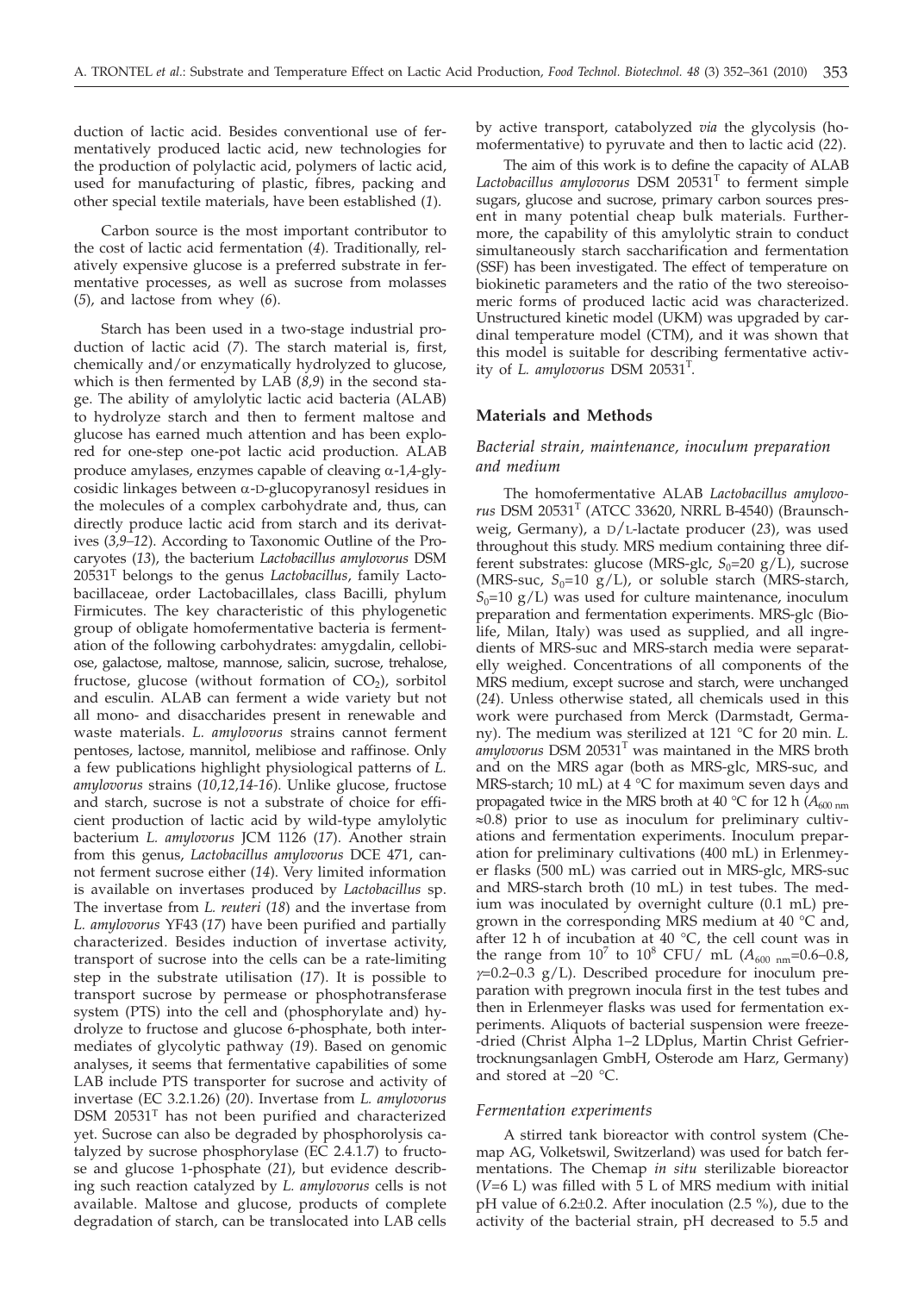then, the value was maintaned at 5.5±0.2 through the automatic addition of 10 moL/L NaOH. First, fermentations in MRS-glc, MRS-suc and MRS-starch media were carried out at 40 °C, and, afterwards, lactic acid was produced by the starch-hydrolyzing bacterium only in MRS- -starch medium at different temperatures of cultivation (30, 35, 40, 45 and 50  $^{\circ}$ C). The fermentations were conducted without aeration and with constant agitation speed (400 rpm) to keep the medium homogeneous. Samples were withdrawn aseptically from the fermentation medium at regular time intervals and analyzed as described below.

### *Analysis of cell growth*

Absorbance of the withdrawn sample suspension was determined at 600 nm ( $A_{600 \text{ nm}}$ ) (spectrophotometer Cary 13E Varian, Mulgrave, Australia). After centrifugation of the sample (4000 rpm/20 min/4 °C; Harrier 18/80, Sanyo, UK), the supernatant was removed, the biomass dried at 105 °C for 24 h and biomass dry mass (BDM) was determined. Corresponding pairs of BDM (hereafter instead of BDM symbol *X* is used) and  $A_{600 \text{ nm}}$  values were taken together in order to calculate their dependence, and linear correlations for fermentations carried out in MRS-glc, MRS-suc and MRS-starch medium were obtained (data not shown). Viable cell numbers were enumerated by plating on MRS agar and expressed as CFU per millilitre. Maximum viable cell number of 8.9·109 CFU/mL was determined in MRS-glc medium after 12 h of cultivation at 40 °C.

### *Substrates and product concentration determination*

### Sample pretreatment

Equal volumes of supernatant and zinc sulphate heptahydrate solution  $(y=500 \text{ g/L})$  were vigorously mixed and left at room temperature for 20 min (*25*). Precipitated proteins were removed by centrifugation (12 000 rpm/15 min; Tehtnica HC-240, Železniki, Slovenia), the resulting supernatant was filtered through a nylon syringe filter (0.2 mm; Carl Roth GmbH, Karlsruhe, Germany) and analyzed by ion-exchange high-pressure liquid chromatography (see below).

Pretreatment of the supernatants, which were obtained by centrifugation of samples withdrawn during fermentations carried out in MRS-starch medium, included also acid hydrolysis of the remaining soluble starch. Briefly, hydrochloric acid (7 mL, *g*=210 g/L) and distilled water (10 mL) were added to 5 mL of the supernatant, then the mixture was heated in boiling water for 40 min, afterwards another portion of hydrochloric acid (4 mL) was added and the mixture was allowed to react for 30 min at room temperature. After neutralization (NaOH, *g*=200  $g/L$ ), the final volume of the mixture of 50 mL in a volumetric flask was adjusted by the addition of distilled water. The obtained solution was used for determination of concentration of reducing sugars (RS) and part of the solution, after filtration, for HPLC analysis, as described below.

### Concentration of substrates

Total concentration of carbohydrates in the MRS medium was calculated from the initial concentration of the main carbon source (glucose  $S_0=20$  g/L, sucrose  $S_0=$ 10 g/L and soluble starch  $S_0$ =10 g/L) and from the total concentration of RS  $(S_0=(0.8\pm0.04) \text{ g/L})$  from yeast extract, meat extract and peptone (*26*), standard ingredients of the MRS medium. Further, total hydrolysis of 1 g of starch resulted in 1.11 g of glucose. Therefore, theoretical total concentration of hexose equivalents in the MRS medium  $(S_0)$  was 20.8 g/L in MRS-glc, 11.4 g/L in MRS-suc and 11.9 g/L in MRS-starch. Results for the concentrations obtained by using two methods, determination of reducing sugars and HPLC analysis, were in the range of standard deviation of  $\pm 5$  % according to the theoretical value, proving thus that starch hydrolysis used in these methods was complete.

#### Reducing sugars (RS)

In all the supernatants, concentration of RS was determined by the reaction with a copper salt. Modification of a method described elsewhere (*27*) was used. Briefly, to the supernatant were added, first, distilled water, then 10 mL of Fehling's solution I ( $CuSO<sub>4</sub>$ :5H<sub>2</sub>O, *g*=69.3 g/L) followed by 10 mL of Fehling's solution II (KNaC<sub>4</sub>H<sub>4</sub>O<sub>6</sub>,  $\gamma$ =346 g/L). The mixture was heated for several minutes, brought to a boil and the boiling was continued for exactly 2 min. To the cooled mixture, 10 mL of potassium iodide solution (*g*=300 g/L), 10 mL of sulphuric acid solution (*g*=260 g/L), and 2 mL of starch indicator solution ( $\gamma$ =10 g/L) were added. The mixture was titrated with standard 0.1 mol/L sodium thiosulphate solution. Two blank determinations were conducted in identical manner substituting the supernatant with distilled water (blank 1) or glucose solution  $(\gamma=10 \text{ g/L})$ ; blank 2). Concentration of RS is expressed as the concentration of glucose in g/L. In the supernatants from the fermentations carried out in MRS-starch medium, quantitative analysis was performed before and also after acid hydrolysis of the remaining starch in order to determine the concentration of undepleated starch and higher oligosaccharides.

# HPLC analysis

Concentrations of different substrates and the concentration of produced lactate were determined by high- -performance liquid chromatography (HPLC) using Shimadzu Class-VP LC-10A<sub>VP</sub> system (Shimadzu, Kyoto, Japan) with Supelcogel H precolumn (5 cm×4.6 mm, i.d. 9 µm; Sigma-Aldrich, USA), Supelcogel C-610H column (30 cm $\times$ 7.8 mm, i.d. 9 µm; Sigma-Aldrich, St. Louis, MO, USA) and a refractive index detector. All standards for HPLC analysis (glucose, fructose, sucrose, maltose, maltotriose, maltotetraose, maltopentaose, maltohexaose, maltoheptaose, lactic acid, acetic acid and ethanol) were obtained from Sigma-Aldrich (Taufkirchen, Germany). After injecting the standard or sample solution  $(20 \mu L)$  in the equilibrated chromatographic system, analyses were perfomed at a temperature of  $30^{\circ}$ C and the elution was done using isocratic mobile phase  $(0.1 \% H_3PO_4)$  conditions at a flow rate of 0.5 mL/min.

#### Enzymatic assay

D- and L-lactic acid in the supernatants were measured with the 'D-lactic acid (D-lactate) and L-lactic acid (L-lactate) assay procedures' determination kit by Megazyme (*28*).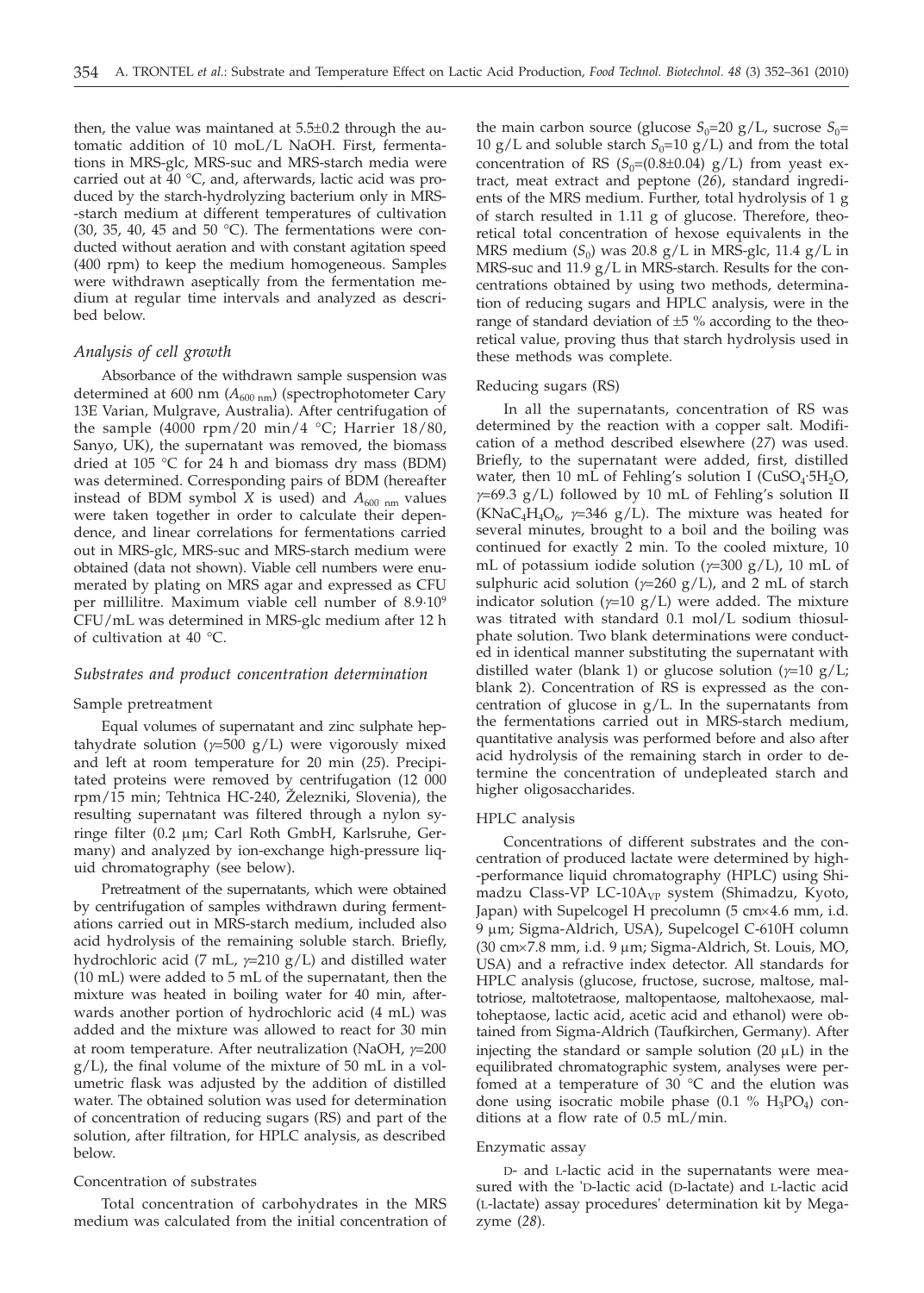Values for biokinetic parameters  $r_S$ ,  $\mu$  and  $r_P$  were calculated by using experimental data, as described by Doran (*29*):

$$
lnS = lnS_0 + r_S t \qquad \qquad /1/
$$

$$
\ln X = \ln X_0 + \mu t \tag{2/}
$$

$$
ln P = ln P_0 + r_p t \tag{3/}
$$

Unstructured kinetic model (UKM)

For the purpose of unstructured modelling of batch fermentation of three different substrates to lactic acid by the amylolytic lactic acid bacterium, some simplifications were introduced: in the medium with starch as a sole substrate, hydrolysis is not separated from fermentation, and glucose is considered to be the only substrate in the fermentation process; starch hydrolysis is not a limiting step for fermentation.

Consumption of three different substrates, growth of the amylolytic strain and lactic acid production by the bacterium were modelled using the following set of equations:

$$
\frac{\mathrm{d}S}{\mathrm{d}t} = -\frac{1}{Y_{X/S}} \cdot \frac{\mathrm{d}X}{\mathrm{d}t} - m_s \cdot X \tag{4/2}
$$

$$
\frac{\mathrm{d}X}{\mathrm{d}t} = \mu \cdot X - k_{\mathrm{d}} \cdot X \tag{5}
$$

$$
\mu = \mu_{\text{max}} \cdot \frac{S}{S + K_{\text{s}}} \left( \frac{K_1}{K_1 + P} \right) \tag{6}
$$

$$
k_{\rm d} = k_{\rm d_0} \cdot (\mathbf{I} + \mathbf{C} \cdot \mathbf{P}) \tag{7/}
$$

$$
\frac{dP}{dt} = \alpha \cdot \frac{dX}{dt} + \beta \cdot X \tag{8/}
$$

Eq. 4 implies that substrate was used for growth and maintenance of bacterial cells (*30*). Biomass growth (Eq. 5) depends on the correlation between biomass formation (Eq. 6) and biomass death rate (Eq. 7). Noncompetitive product inhibition term was included in Monod equation for specific growth rate (Eq. 6) (*31*). Specific death rate was described by Eq. 7 (*32*). Production of lactic acid depends on instantaneous concentration of biomass and its growth rate, which is described in Eq. 8 (*33*). Ordinary differential equations were simultaneously solved by the Runge-Kutta 4 integration technique of Berkeley Madonna software (*34*). All parameters needed for the modelling were limited to realistic values to avoid unrealistic fitting solutions without physiological relevance and optimised with the functions 'multiple curve fit' and 'parameter slide'.

# Cardinal temperature model (CTM)

In this model proposed by Rosso *et al.* (*35*) biokinetic parameters  $\mu_{\text{max}}$ ,  $r_S$  and  $r_P$ , derived from the experimental data, were expressed as a function of the temperature:

$$
\mu_{\max} = \begin{cases}\n\theta < \theta_{\min}, \quad 0.0 \\
\theta_{\min} < \theta < \theta_{\max}, \quad \mu_{\text{opt}} \cdot \tau(\theta) \\
\theta < \theta_{\max}, \quad 0.0\n\end{cases} \tag{9/}
$$

$$
\tau(\theta) = \frac{(\theta - \theta_{\max}) \cdot (\theta - \theta_{\min})^2}{(\theta_{\rm opt} - \theta_{\min}) \cdot [\theta_{\rm opt} - \theta_{\rm min}) \cdot (\theta - \theta_{\rm opt}) - (\theta_{\rm opt} - \theta_{\max}) \cdot (\theta_{\rm opt} + \theta_{\min} - 2 \cdot \theta)]} \quad / 10 /
$$

The above equation can be summarized as:

$$
\mu_{\max}(\theta) = \mu_{\rm opt} \cdot \tau(\theta) \tag{11}
$$

where  $\theta_{\min}$  is the temperature below which no growth occurs,  $\theta_{opt}$  is the temperature at which the  $\mu_{max}$  is optimal, and  $\theta_{\text{max}}$  is the temperature above which no growth occurs. Temperature dependence of biokinetic parameters  $X_{\text{max}}$ ,  $Y_{X/S}$ , and  $Y_{P/S}$  was described by empirical equations. When appropriate, coefficient of determination  $(R^2)$ is given. Modified Arrhenius equation was used to calculate activation energies  $(E_a)$ , as described by Yuwono and Kokugan (*36*):

$$
\ln k = \ln A - \frac{E_a}{R} \cdot \frac{1}{T}
$$

where *k* can be  $\mu_{\text{max}}$ ,  $r_{\text{S}}$ ,  $r_{\text{P}}$ ,  $Pr_{\text{X}}$  or  $Pr_{\text{P}}$ .

# **Results and Discussion**

### *Preliminary experiments*

In batch cultivations of *Lactobacillus amylovorus* DSM  $20531<sup>T</sup>$  in MRS-glc medium in Erlenmeyer flasks, the strain was adapted for approx. 7 h of lag phase, and then grown exponentially for 5 h, until it reached the stationary phase (data not shown). Maximum biomass concentration of  $5 g/L$  was attained at the end of exponential growth phase after 12 h of cultivation. According to the pattern of pH decrease from 6 to 3.8, lactic acid production followed the growth curve and most of lactate was produced during the exponential growth phase. The bacterial strain was also adapted to MRS-suc medium and MRS-starch medium in the same way, and similar patterns of growth and fermentative activity of the bacterium were observed (data not shown). Bacterial suspensions were cultivated in MRS-glc, MRS-suc, and MRS-starch medium in Erlenmeyer flasks and used as inocula for fermentation experiments in MRS medium with corresponding substrate in the stirred tank laboratory bioreactor.

# *Effect of different carbon and energy sources on the growth and lactic acid production*

The ALAB strain used in this work, *Lactobacillus amylovorus* DSM 20531T, utilized glucose, sucrose and soluble starch from MRS medium as a sole carbon and energy source. During batch cultivations in stirred tank bioreactor at a constant temperature (40 °C) and maintaned pH value (5.5), the ALAB grew, consumed all available substrates and fermented them almost stoichiometrically producing D/L-lactate.

Under the described conditions, *L. amylovorus* DSM  $20531<sup>T</sup>$  utilized glucose from MRS medium at the rate of  $0.38$  h<sup>-1</sup>. Glucose was consumed faster than starch  $(r<sub>S</sub>=0.29 h<sup>-1</sup>)$  or sucrose  $(r<sub>S</sub>=0.24 h<sup>-1</sup>)$  (Table 1) and it  $(S<sub>0</sub>=20 g/L)$  was depleted from the MRS-glc medium during approx. 12 h of batch cultivation (Fig. 1). Metabolic energy (ATP) was generated through the substrate level phosphorylation and reducing equivalents were used for biomass formation and its maintenance. Exponential growth of bacterial cells in the MRS-glc medium was observed after 5 h of lag phase and biomass production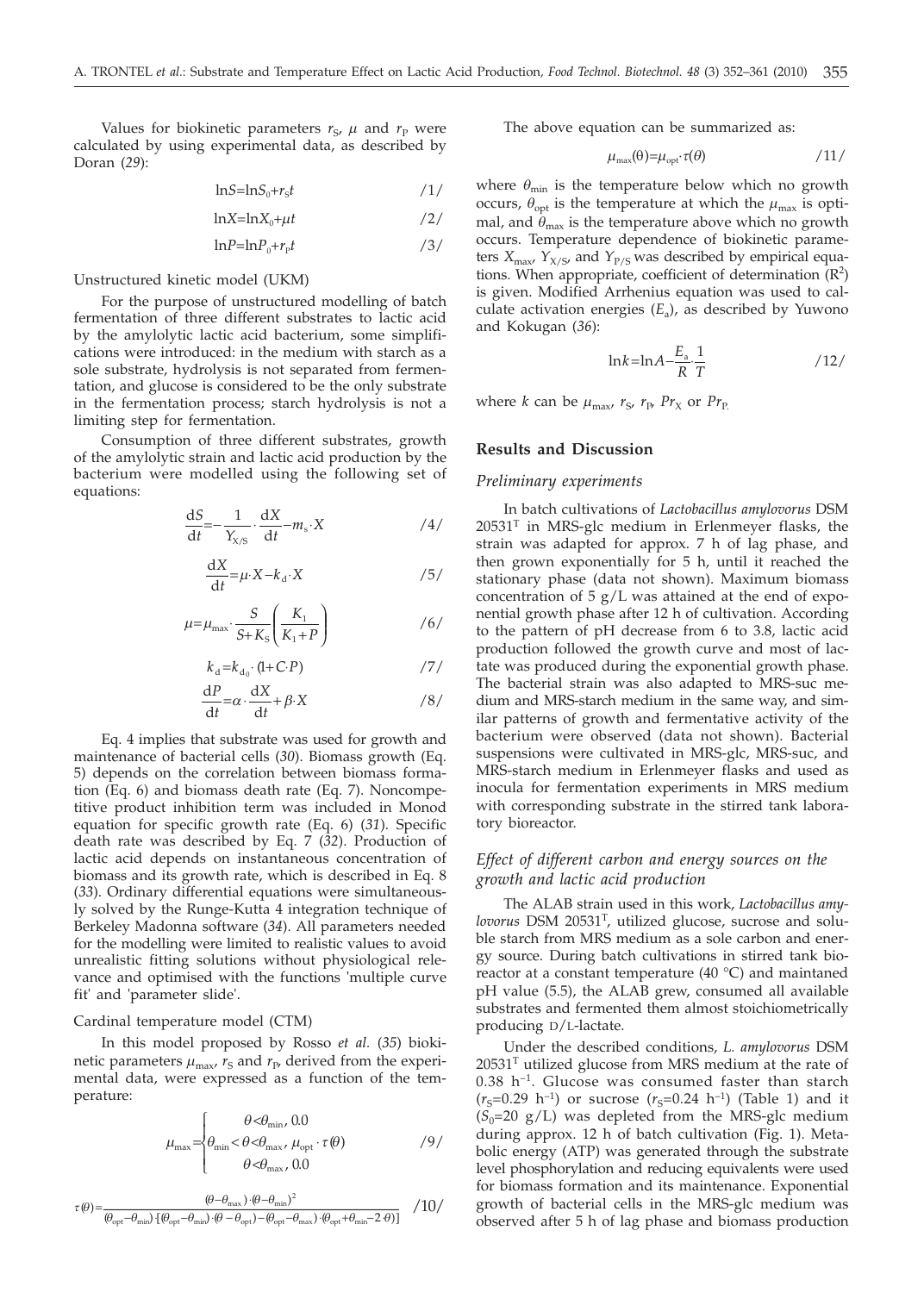| Table 1. Effect of substrate on the biokinetic parameters of L. amylovorus DSM 20531 <sup>1</sup> grown in MRS medium at a constant tempera- |  |
|----------------------------------------------------------------------------------------------------------------------------------------------|--|
| ture (40 $^{\circ}$ C) and pH=5.5. Values obtained by the unstructured kinetic model are given in parentheses                                |  |

| Substrate <sup>-</sup> |   | $t_{\rm gp}$ /h | $\mu$<br>$\overline{\text{lag}}$ exp $\overline{\text{h}^{-1}}$ | $\frac{X_{\text{max}}}{g/L}$ $\frac{r_S}{h^{-1}}$ |      | $Y_{X/S}$                                                | $Pr_{\mathbf{x}}$<br>$\frac{g}{g}$ $\frac{g}{(L \cdot h)}$ $\frac{h^{-1}}{h^{-1}}$                                      | $r_{\rm p}$ | $P_{\text{max}}$<br>g/L | $Y_{P/S}$<br>g/g | $Y_{P/X}(\alpha)$<br>g/g | $Pr_{\rm P}$<br>$g/(L \cdot h)$ | $K_{S}$<br>g/L | $K_I$<br>g/L | $g/(g \cdot h)$ | $m_{\rm c}$<br>$h^{-1}$ | $k_{D_0}$<br>$h^{-1}$ |
|------------------------|---|-----------------|-----------------------------------------------------------------|---------------------------------------------------|------|----------------------------------------------------------|-------------------------------------------------------------------------------------------------------------------------|-------------|-------------------------|------------------|--------------------------|---------------------------------|----------------|--------------|-----------------|-------------------------|-----------------------|
| glucose                | 5 |                 | 0.41<br>(0.58)                                                  | 4.90<br>(5.62)                                    |      | $0.38 \quad \begin{array}{c} 0.45 \\ (0.32) \end{array}$ | 0.25 0.40 $\begin{array}{cc} 18.56 & 0.93 \\ (19.27) & 0.93 \end{array}$ $\begin{array}{cc} 3.79 \\ (3.40) \end{array}$ |             |                         |                  |                          | 1.69                            | (1.68)         | (40)         | (0.01)          |                         | $(0.01)$ $(0.011)$    |
| sucrose                |   |                 |                                                                 | $0.24$ 3.73<br>$(0.32)$ $(4.61)$                  |      | $0.24 \quad \begin{array}{c} 0.31 \\ (0.50) \end{array}$ | 0.37 0.23 $\begin{array}{cc} 10.08 \\ (10.66) \end{array}$ 1.01 2.70<br>(1.80)                                          |             |                         |                  |                          | 0.84                            | (1.40)         | (20)         | (0.03)          |                         | $(0.00)$ $(0.000)$    |
| starch <sup>a</sup>    |   |                 | 0.67                                                            | 4.38<br>$(0.61)$ $(4.26)$                         | 0.29 | 0.44<br>(0.44)                                           | 0.44                                                                                                                    | 0.61        | 10.52<br>(10.34)        | 0.95             | 2.40<br>(2.30)           | 1.05                            | (0.80)         | (38)         | (0.01)          |                         | $(0.00)$ $(0.004)$    |

 $t_{gp}$  – duration of growth phases, lag (lag) and exponential (exp); <sup>a</sup>experimental data presented also in Table 4 for comparison



**Fig. 1.** Modelling of substrate consumption  $(S, \Box)$ , biomass formation (*X*, ○) and lactic acid production (*P*, ▲) by *L. amylovorus* DSM 20531 $^T$  in MRS-glc medium at a constant temperature (40 °C) and pH=5.5. In all figures the symbols represent experimental values and full lines were drawn according to the unstructured kinetic model

occured at maximum specific growth rate  $(\mu_{\text{max}})$  of 0.41 h<sup>-1</sup>. Considerably higher  $\mu_{\text{max}}$  (0.64 to 0.71 h<sup>-1</sup>) was obtained for *L. amylovorus* DCE 471 grown in glucose- -based modified MRS medium with similar process parameters (*14*).

Glucose as a single carbon and energy substrate was converted to a racemic mixture of D- and L-lactic acid (Table 2). Any other product, *e.g.* acetate or ethanol, was not determined by HPLC analysis. Due to depletion of the substrate, lactic acid production is solely associated

Table 2. Fraction (*w*) of L- and D-lactic acid produced by *L. amylovorus* DSM 20531<sup>T</sup> grown in MRS medium with three different substrates at different temperatures and at a constant pH value (5.5)

| Substrate | $\theta$<br>$\overline{C}$ | $w$ (L-lactic acid)<br>$\%$ | $w(D$ -lactic acid)<br>$\frac{0}{0}$ |
|-----------|----------------------------|-----------------------------|--------------------------------------|
| glucose   | 40                         | 49.9                        | 50.1                                 |
| sucrose   | 40                         | 51.6                        | 48.4                                 |
| starch    | 30                         | 56.3                        | 43.7                                 |
|           | 35                         | 50.9                        | 49.1                                 |
|           | 40                         | 48.0                        | 52.0                                 |
|           | 45                         | 50.3                        | 49.7                                 |
|           | 50                         | 37.1                        | 62.9                                 |

with the growth of the amylolytic bacterium. Lactate formation rate  $(r_P=0.40 \text{ h}^{-1})$  is proportional to glucose consumption rate  $(r<sub>S</sub>)$ , as it is well known for fermentation processes (37). In MRS-glu medium the  $r<sub>P</sub>:r<sub>S</sub>$  ratio was approx. 1 (Table 1). In highly efficient batch process, product yield coefficient  $(Y_{P/S})$  was 0.93 g/g.

In the samples withdrawn during batch cultivation in MRS-suc medium, sucrose was the only substrate whose peak was detected by HPLC analysis, while fructose or glucose were not detected. Sucrose  $(S_0=10 \text{ g/L})$ was depleted from MRS medium in approx. 16 h (Fig. 2). No clearly distinct lag  $(\approx 7 \text{ h})$  or exponential growth phase (»7 h) were observed in MRS-suc medium. Similar to glucose from MRS-glu medium, sucrose from MRS- -suc medium was also converted to a mixture of D- and L-lactic acid (Table 2) with lactate formation rate  $(r_P=0.23$  $h^{-1}$ ) equal to sucrose consumption rate ( $r_s$ =0.24 h<sup>-1</sup>), and  $Y_{P/S}$  of 1.01 g/g (Table 1).



**Fig. 2.** Modelling of substrate consumption  $(S, \Box)$ , biomass formation  $(X, \circ)$  and lactic acid production  $(P, \triangle)$  by *L. amylovorus*  $DSM$  20531<sup>T</sup> in MRS-suc medium at a constant temperature (40 °C) and pH value (5.5)

During lactic acid production in MRS-starch medium by *L. amylovorus* DSM 20531T , the concentration of starch (glucose determined by HPLC after acid hydrolysis of starch) was decreasing until it was depleted after 10 h (40 °C; Fig. 3). As a result of starch hydrolysis, RS increased to 0.72 g/L in 2 h, were kept approx. constant  $(0.72-0.92 \text{ g/L})$  for 8 h, and after starch depletion, they were utilized completely. In these experiments starch was depleted completely, contrary to some results in literature (*10*). Xiaodong *et al.* (*10*) reported hydrolysis of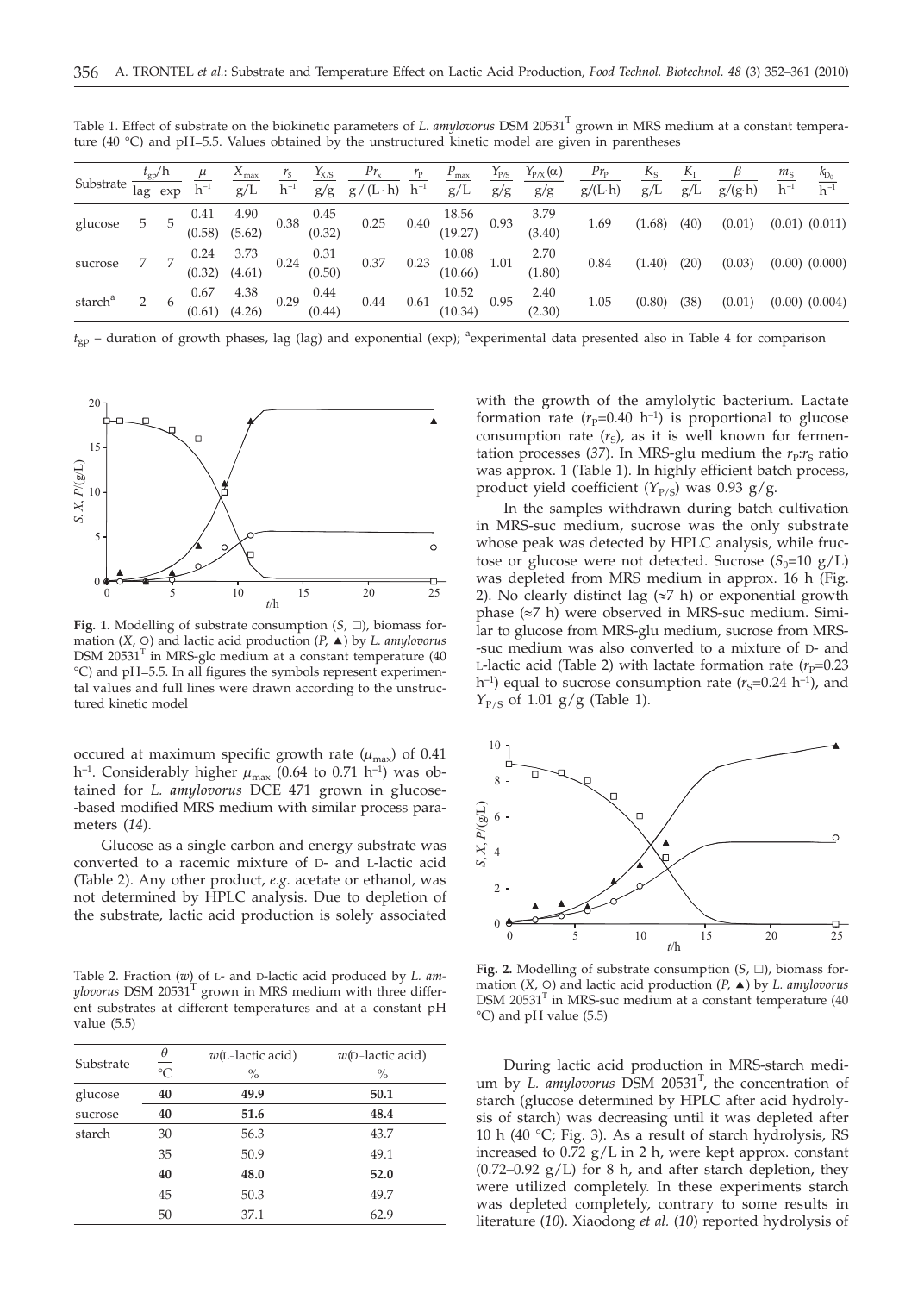

**Fig. 3.** Modelling of starch consumption (*S*) from MRS-starch medium by *L. amylovorus* DSM 20531<sup>T</sup> at different temperatures ( $\diamond$ 30 °C,  $\Box$  35 °C,  $\Delta$  40 °C,  $\odot$  45 °C and  $\bullet$  50 °C) and at a constant pH value (5.5)

different kinds of raw starches  $(S_0=10 \text{ g/L})$  and accumulation up to 4.5 g/L of glucose during direct production of lactic acid by *L. amylovorus* ATCC 33620 at 40 °C in Erlenmeyer flasks. Taken together, these data clearly show that this amylolytic strain simultaneously catalyzed the hydrolysis of starch to RS and the fermentation of a portion of resulting RS to lactic acid, while the remaining portion of RS was accumulated. It can be assumed that the detected accumulation of RS occurs due to: (*i*) uncoordinated rate of starch hydrolysis to RS and the rate of fermentation of RS to lactic acid, (*ii*) problems in transport into *L. amylovorus* DSM 20531T cells, and/or (*iii*) fragmented consumption of maltose and glucose. Additional experiments have been carried out in order to clarify the correlation between the two processes, starch hydrolysis and fermentation of simple sugars to lactic acid, which were simultaneously conducted by the amylolytic strain, and the related regulation phenomena (results to be published). Under selected conditions, complex carbohydrate  $(S_0=10 \text{ g/L})$  was depleted from MRS-starch medium by *L. amylovorus* DSM 20531<sup>T</sup> in shorter period of batch cultivation (10 h, 40  $^{\circ}$ C; Fig. 3) than glucose (12 h;  $S_0$ =20 g/L) and sucrose (16 h;  $S_0$ =10 g/L). When comparing the three media, 2-hour lag phase determined in MRS-starch medium was the shortest and it was followed by 6 h of exponential growth. The most efficient biomass production ( $\mu_{\text{max}}$ =0.67 h<sup>-1</sup>) and the fastest production of the two stereoisomers of lactic acid  $(r_P=0.61 \text{ h}^{-1})$  (Table 1), with slightly higher portion of D-lactic acid (52 %) than L-lactic acid (48 %) (Table 2), were determined in the experiments carried out in MRS- -starch medium.

As seen in Figs. 1-5, unstructured kinetic model fitted experimental data for glucose, sucrose and soluble starch consumption, biomass formation and lactic acid production in MRS medium at constant temperature (40 °C) and pH value (5.5). Correlation of the model with the experimental values was satisfactory with the correlation coefficient  $(R^2)$  in the range from 0.91 to 0.99 (Table 3).

The model was also used to predicit the values of biokinetic parameters:  $K_{S}$ ,  $K_{I}$ ,  $\beta$ ,  $m_{S}$ , and  $k_{D}$  (Table 1). According to the predicted data, *L. amylovorus* DSM  $20531<sup>T</sup>$  showed the highest affinity towards starch as a substrate ( $K_S$ =0.80 g/L), while the affinity to glucose and sucrose was lower and similar for mono- and disaccharide ( $K_S$ =1.68 and 1.40 g/L, respectively). The highest



**Fig. 4.** Modelling of biomass production (*X*) of *L. amylovorus* DSM 20531<sup>T</sup> in MRS-starch medium at different temperatures ( $\diamond$ 30 °C, 35 °C, ∆ **40 °C**, 45 °C and 50 °C) and at a constant pH value (5.5)



**Fig. 5.** Modelling of lactic acid production (*P*) in MRS-starch medium by *L. amylovorus* DSM 20531<sup>T</sup> at different temperatures ( $\diamond$ 30 °C, 35 °C, ∆ **40 °C**, 45 °C and 50 °C) and at a constant pH value (5.5)

Table 3. Correlation coefficients  $(R^2)$  for the substrate  $(S)$ , biomass (*X*) and product (*P*) calculated by comparing experimental data and the model defined by Eqs. 4-8

|            | $\theta$       | $R^2$  |        |                  |  |  |  |  |
|------------|----------------|--------|--------|------------------|--|--|--|--|
| MRS medium | $\overline{C}$ | S      | X      | $\boldsymbol{P}$ |  |  |  |  |
| MRS-glc    | 40             | 0.9872 | 0.9068 | 0.9915           |  |  |  |  |
| MRS-suc    | 40             | 0.9858 | 0.9903 | 0.9775           |  |  |  |  |
| MRS-starch | 30             | 0.9518 | 0.8587 | 0.9264           |  |  |  |  |
|            | 35             | 0.9982 | 0.9786 | 0.9906           |  |  |  |  |
|            | 40             | 0.9324 | 0.9742 | 0.9609           |  |  |  |  |
|            | 45             | 0.9955 | 0.9775 | 0.9967           |  |  |  |  |
|            | 50             | 0.8010 | n.e.   | 0.8372           |  |  |  |  |

n.e. – not estimated

inihibition by the product was predicted to be in MRS- -suc medium  $(K<sub>I</sub>=20 g/L)$  and significantly lower inhibition in MRS-glc and MRS-starch media  $(K<sub>I</sub>=40$  and 38 g/L, respectively).

# *Effect of different temperatures on the growth and lactic acid production in MRS-starch medium*

Moderately thermophilic amylolytic lactic acid bacterium *L. amylovorus* DSM 20531T showed activity in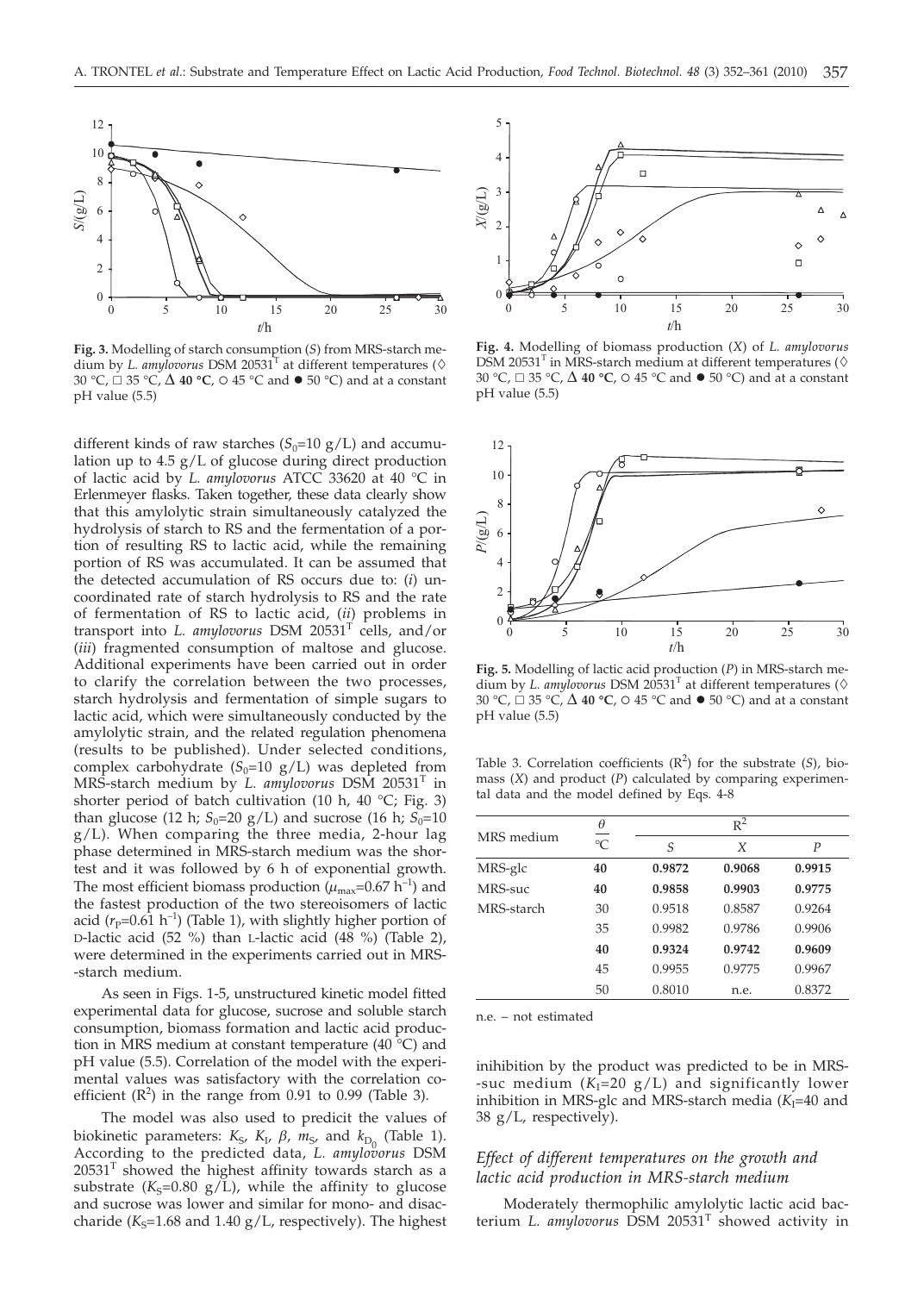MRS-starch medium at a constant pH value of 5.5 and over entire range of tested temperatures starting with 30 °C and, with shifts of 5 °C, ending at 50 °C. Experimental data are presented in Figs. 3-5 and Table 4. The biokinetic parameters of *L. amylovorus* DSM 20531T increased strongly with temperature in the range of 30–45 °C and all values decreased rapidly at 50 °C. The highest values for  $r_{\rm S}$ ,  $\mu_{\rm max}$ ,  $r_{\rm P}$  and  $Pr_{\rm P}$  (0.89 h<sup>-1</sup>, 0.87 h<sup>-1</sup>, 2.01 h<sup>-1</sup> and 1.45  $g/(L \cdot h)$ , respectively) were obtained at 45 °C. At lower temperatures, 30, 35 and 40 °C, substrate consumption rate was approx. 60 % lower  $(r<sub>S</sub>=0.26-0.30 h<sup>-1</sup>)$  than the corresponding maximum, and at 50 °C the rate was estimated to be only  $0.02$  h<sup>-1</sup> (Table 4). Soluble starch from MRS-starch medium was depleted by *L. amylovorus* DSM 20531<sup>T</sup> at temperatures of 35, 40 and 45 °C for 8 to 12 h (Fig. 3). At 30 °C the depletion took place after approx. 20 h. At 50  $\degree$ C the growth and RS consumption were negligible although significant amylolytic activity took place. Only  $\approx$  24 % of soluble starch were used from MRS-starch medium at 50 °C. During batch cultivations carried out in MRS-starch medium at 30–45 °C, the concentration of maltose and glucose (RS) was in the range of 0.3 to 1 g/L. These results support the earlier proposed hypotheses for the accumulation of RS: uncoordinated rate of starch hydrolysis and rate of fermentation, bottleneck in transport, and possible glucose repression.

Shift in temperature from 35 to 40 °C and from 40 to 45 °C resulted in linear increase of the maximum rate of biomass synthesis ( $\mu_{\text{max}}$ =0.26 h<sup>-1</sup>, 0.67 h<sup>-1</sup>, and 0.87 h<sup>-1</sup>, respectively). From experimental data obtained during batch cultivation at 50 $\degree$ C, it was not possible to estimate the slope of biomass curve (Fig. 4, not estimated in Table 4). After relatively short lag phase (2–4 h), *L. amylovorus* DSM 20531T grew exponentially for 4 to 7 h in MRS-starch medium. Maximum concentrations of bacterial biomass were reached at the end of exponential phase and they were in the range of 2.23–4.38 g/L. Here it can be assumed that temperature around  $40 °C$  is optimal for the growth of *L. amylovorus* DSM 20531T in MRS medium. The same temperature is experimentally confirmed to be optimal for the growth of *L. amylovorus* DCE 471 (*38*). After exponential growth in MRS-starch medium at 35, 40, and 45  $^{\circ}$ C, the concentration of biomass

decreased rapidly and stationary phase did not occur (experimental data; Fig. 4). The stationary phase in MRS-starch medium can be seen only at 30 °C. Besides inhibitory effect of the produced lactic acid (Fig. 5), it seems that the consumption rate of the substrate as well as the absence of soluble starch strongly influence the viability of active bacterial cells. In contrast to that, in spite of or as a consequence of the depletion of glucose (Fig. 1) and sucrose (Fig. 2), *L. amylovorus* DSM 20531T showed stationary phase. This interesting occurrence involved in the physiology of ALAB has to be further investigated.

Values calculated for  $r_{\rm P}$  increased exponentially with temperature in the range of 30–45 °C and the increase can be described by the following equation:

$$
r_{\rm P} = 0.0485 \mathrm{e}^{0.8994\theta} \quad \mathrm{R}^2 = 0.9870 \quad /13/
$$

Analogous values at 30 and 50 °C were significantly lower and similar at both temperatures ( $r_P$ =0.13 h<sup>-1</sup> and  $0.12$  h<sup>-1</sup>, respectively). At these two temperatures, the lowest and the highest tested in this work, maximum concentrations of produced lactic acid were 7.61 and only 0.80 g/L, which gives values for  $Y_{P/S}$  of 0.69 and 0.40 g of lactic acid per g of consumed starch, respectively. Slight differences in highly efficient lactic acid production from a complex carbohydrate was determined at 35, 40 and 45 °C ( $Y_{P/S}$ =0.93, 0.95 and 0.91 g/g, respectively), although the highest productivity of 1.45  $g/(L \cdot h)$  was estimated at 45 °C. Values for lactic acid productivity in media with hydrolyzed complex substrates were reported (*1*) and due to their experimental set up, they cannot be compared to the data obtained in our experiments.

The impact of three different substrates (glucose, sucrose and starch) on the ratio of  $D-(-)$ - and  $L-(+)$ -lactic acid produced by *L. amylovorus* DSM 20531T in MRS medium at a constant temperature of 40 °C and constant pH value of 5.5 was not detected. However, temperature had strong effect on the ratio of the two stereoisomers produced by simultaneous starch hydrolysis and glucose fermentation in MRS-starch medium at a constant pH value of 5.5 (Table 2). Increase in temperature from 30 to 50  $\degree$ C resulted in the decrease of a portion of L-(+)-lactic acid from 56.3 to 37.1 %, therefore, portion of D-lactic

Table 4. Effect of temperature on the biokinetic parameters of *L. amylovorus* DSM 20531<sup>T</sup> grown in MRS-starch medium at different temperatures and at a constant pH value (5.5). Values obtained by the unstructured kinetic model are given in parentheses

| $\theta$<br>$^{\circ}C$ | lag            | $t_{\rm gp}^{\phantom{\dag}}/\rm h$<br>exp | $\mu$<br>$h^{-1}$ | $X_{\text{max}}$<br>g/L | $r_{\rm s}$<br>$h^{-1}$ | $Y_{\chi_{\rm /S}}$<br>g/g | $Pr_{\rm x}$<br>$g/(L \cdot h)$ | $r_{\rm P}$<br>$h^{-1}$ | $P_{\text{max}}$<br>g/L | $Y_{\rm P/S}$<br>g/g | $Y_{P/X}(\alpha)$<br>g/g | $Pr_{\rm p}$<br>$g/(L \cdot h)$ | $K_{S}$<br>g/L | $K_{\rm r}$<br>g/L | $g/(g \cdot h)$ | $m_{\rm S}$<br>$h^{-1}$ | $\frac{k_{D_0}}{h^{-1}}$ |
|-------------------------|----------------|--------------------------------------------|-------------------|-------------------------|-------------------------|----------------------------|---------------------------------|-------------------------|-------------------------|----------------------|--------------------------|---------------------------------|----------------|--------------------|-----------------|-------------------------|--------------------------|
| 30                      | 4              | 6                                          | 0.24<br>(0.28)    | 2.23<br>(3.01)          | 0.26                    | 0.22<br>(0.32)             | 0.22                            | 0.13                    | 7.61<br>(7.07)          | 0.69                 | 3.41<br>(2.10)           | 0.25                            | (2.0)          | 10)                | (0.017)         | (0.002)                 | (0.001)                  |
| 35                      | 3              | 7                                          | 0.26<br>(0.46)    | 4.07<br>(4.08)          | 0.30                    | 0.41<br>(0.42)             | 0.41                            | 0.28                    | 10.27<br>(11.31)        | 0.93                 | 2.52<br>(2.67)           | 1.03                            | (0.7)          | 32)                | (0.003)         | (0.005)                 | (0.001)                  |
| 40 <sup>a</sup>         | $\overline{2}$ | 6                                          | 0.67<br>(0.61)    | 4.38<br>(4.26)          | 0.29                    | 0.44<br>(0.44)             | 0.44                            | 0.61                    | 10.52<br>(10.34)        | 0.95                 | 2.40<br>(2.30)           | 1.05                            | (0.8)          | (38)               | (0.010)         | (0.005)                 | (0.004)                  |
| 45                      | 2              | 4                                          | 0.87<br>(0.82)    | 3.20<br>(3.18)          | 0.89                    | 0.32<br>(0.32)             | 0.53                            | 2.01                    | 10.12<br>(10.30)        | 0.91                 | 3.17<br>(3.20)           | 1.45                            | (1.0)          | '38)               | (0.007)         | (0.005)                 | (0.004)                  |
| 50                      | n.e. n.e.      |                                            | n.e.<br>(0.01)    | $\theta$<br>(0.08)      | 0.02                    | n.e.<br>(0.12)             | n.e.                            | 0.12                    | 0.80<br>(0.93)          | 0.40                 | n.e.<br>(0.01)           | 0.07                            | (2.5)          | 36)                | (0.880)         | (0.870)                 | (0.007)                  |

t<sub>gp</sub> – duration of growth phases, lag (lag) and exponential (exp); <sup>a</sup>experimental data already presented in Table 1 are presented again here for comparison; n.e. – not estimated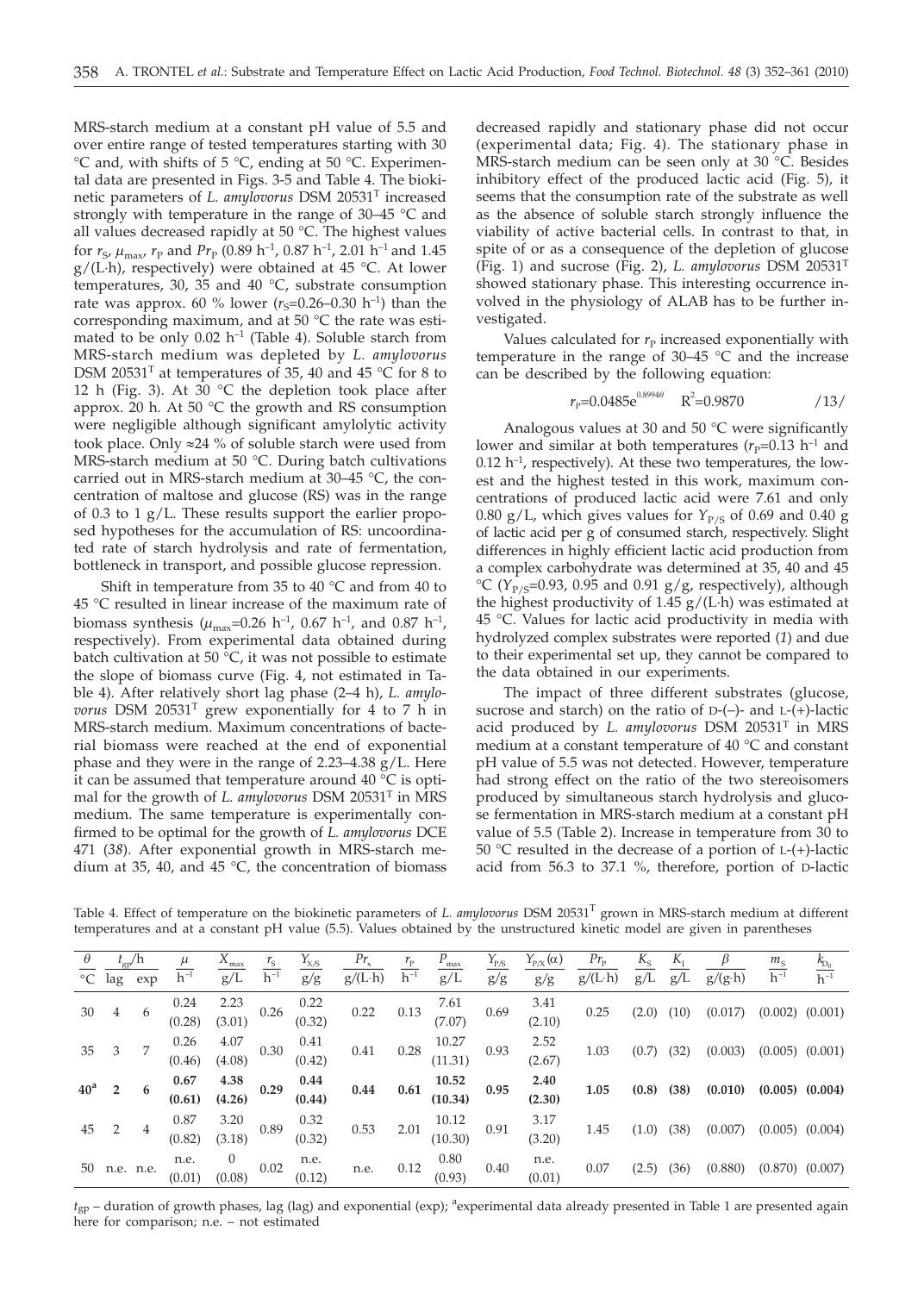acid increased for 19.2 %, from 43.7 to 62.9 %. Based on these data, it might be suggested that at different temperatures the two stereospecific lactate dehydrogenases (LDHs; EC 1.1.99.–) in *L. amylovorus* DSM 20531T cells show different activities. Cytoplasmic NAD-independent LDHs as well as cytoplasmic NAD-dependent L-(+)- -LDH (EC 1.1.1.27) and D-(–)-LDH (EC 1.1.1.28) enzymes, which have been found in LAB, are known to have different characteristics in different strains of the same species (*39*). None of them has been isolated from *L. amylovorus* species. In addition, lactate racemase (EC 5.1.2.1) has been isolated from some DL-lactate-forming species from genus *Lactobacillus* (*40*). This enzyme catalyzes interconversion of D- and L-lactate and it has not been purified from *L. amylovorus* species yet.

The unstructured kinetic model successfully predicts all aspects of the growth and lactic acid production in MRS-starch medium at temperatures in the range of 30–45 °C (R<sup>2</sup>=0.85–1) (Table 3). At 50 °C the fitting for kinetics of poor starch consumption (Fig. 3), negligible growth of *L. amylovorus* DSM 20531T (Fig. 4) and lactic acid production (Fig. 5) was unsatisfactory ( $R^2=0.80-$ 0.84). Values of biokinetic parameters  $K_S$ ,  $K_I$ ,  $\beta$ ,  $m_S$  and  $k_{\text{D}_0}$  were estimated by the model and the data are presented in Table 4. To the best of our knowledge, there are not comparable published data for these values. It may be possible to compare these values with the data obtained during batch and fed-batch cultivation of *L. amylovorus* DCE 471 in rich glucose-based medium with significantly higher initial concentration of substrate  $(S_0=40)$ g/L) (*41*). From experimental data for *L. amylovorus* DCE 471,  $K_S$  for glucose at 37 °C was estimated to be 0.7 g/L, and for *L. amylovorus* DSM 20531T in MRS-starch medium at 35 and 40 °C,  $K_S$  of 0.7 and 0.8  $g/L$  were obtained. Values for  $K_I$  of 32 and 38  $g/L$  were predicted for the temperature range of 35–50 °C and are similar to the inhibition constant of lactic acid of 30 g/L for *L. amylovorus* DCE 471.

### *Cardinal temperature model (CTM)*

The CTM was used to calculate the dependence of  $\mu_{\text{max}}$ ,  $r_S$  and  $r_P$  in MRS-starch medium on the temperature (Fig. 6). Estimated values obtained by CTM were  $\theta_{\text{min}}$ =19 °C,  $\theta_{\text{opt}}$ =46 °C and  $\theta_{\text{max}}$ =49.5 °C for  $\mu_{\text{max}}$ ;  $\theta_{\text{min}}$ =19 °C,  $\theta_{\text{opt}}$ =45 °C and  $\theta_{\text{max}}$ =49.5 °C for  $r_S$ ; and  $\theta_{\text{min}}$ =26.5 °C,  $\theta_{opt}$ =46 °C and  $\theta_{max}$ =49.5 °C for  $r_P$ . These data resemble those determined by Nakamura (*23*). Corresponding temperatures for the growth of *L. amylovorus* DCE 471 calculated by using the model were  $\theta_{\min}$ =20 °C,  $\theta_{\text{opt}}$ =44 °C and  $\theta_{\text{max}}$ =49.8 °C (41). The CTM fitted well the temperature dependence of  $\mu_{\text{max}}$ ,  $r_S$  and  $r_P$  with R<sup>2</sup> of 0.95, 0.71 and 0.85, respectively. Mathematical relationships describing the response of  $X_{\text{max}}$ ,  $Y_{X/S}$  and  $Y_{P/S}$  in MRS-starch medium at a constant pH value of 5.5 (Fig. 7) are given in Table 5. In the tested range of temperatures, the estimated values for  $\theta_{\text{min}}$ ,  $\theta_{\text{opt}}$  and  $\theta_{\text{max}}$  were 30, 38.4 and 50 °C, respectively, for  $X_{\text{max}}$ ; for  $Y_{X/S}$  were estimated to be  $\theta_{\text{min}}$ =30 °C,  $\theta_{\text{opt}}$ =38.9 °C and  $\theta_{\text{max}}$ =50 °C, and for  $Y_{P/S}$  $\theta_{\min}$ =30 °C,  $\theta_{\text{opt}}$ =41.3 °C and  $\theta_{\max}$ =50 °C.

According to the Arrhenius equation, the maximum temperature at which ln  $\mu_{\text{max}}$ ,  $r_S$ ,  $r_P$ ,  $Pr_X$  and  $Pr_P$  remained linear (ascending part) was 45 °C and  $E_a$  for all these para-



**Fig. 6.** Effect of temperature on maximum specific growth rate  $(\mu_{\text{max}}, \circ)$ , substrate consumption rate  $(r_S, \diamond)$ , and the product formation rate  $(r_P, \Box)$  by *L. amylovorus* DSM 20531<sup>T</sup> grown in MRS-starch medium at a constant pH value (5.5)



**Fig. 7.** Effect of temperature on maximum biomass concentration  $(X_{\text{max}} \triangle)$ , biomass yield coefficient  $(Y_{X/S}, \bullet)$ , and product yield coefficient (*Y*<sub>P/S</sub>, ■) in MRS-starch medium at a constant pH value (5.5)

Table 5. Mathematical relationships describing the response of the three biokinetic parameters, *X*max, *Y*X/S, and *Y*P/S, of *L. amylovorus* DSM 20531<sup>T</sup> grown in MRS-starch medium at different temperatures and at a constant pH value (5.5)

| Parameter           | Mathematical relationship                 | $R^2$  |
|---------------------|-------------------------------------------|--------|
| $X_{\rm max}/(g/L)$ | $-0.0332\theta^2 + 2.5529\theta - 44.518$ | 0.9979 |
| $Y_{X/S}/(g/g)$     | $-0.0033\theta^2 + 0.2568\theta - 4.4794$ | 0.9983 |
| $Y_{P/S}/(g/g)$     | $-0.0022\theta^2+0.1819\theta-2.7443$     | 0.9507 |
|                     |                                           |        |

meters was estimated (77.0, 68.8, 143.9, 48.2, 96.9 kJ/mol, respectively). Values of  $E_a$  for  $\mu_{\text{max}}$  and  $Pr_{\text{P}}$  strongly depend on medium composition (36), and  $E_a$  for  $\mu_{\text{max}}$  is comparable to the value obtained for *L. amylovorus* DCE 471 of 84.7 kJ/mol (*38*).

## **Conclusions**

*Lactobacillus amylovorus* DSM 20531T has shown advantages compared to strains from the same genus and species when employed to convert different carbohydrates to lactic acid. These advantages are especially related to its amylolytic activity and ability to catalyze simultaneous saccharification and fermentation (SSF) of starch.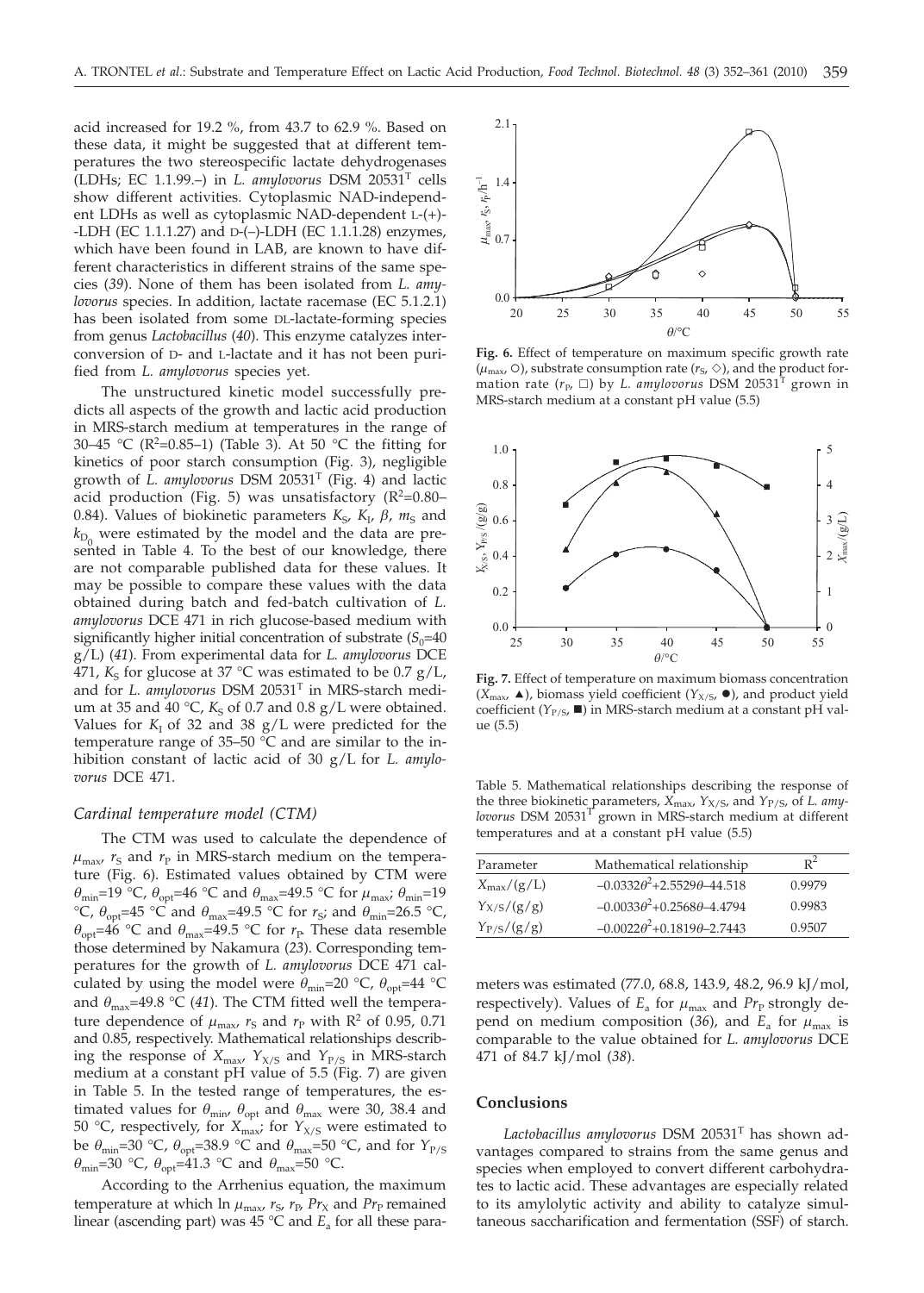Three substrates, glucose, sucrose and starch, added to MRS medium at initial concentrations of 10 or 20 g/L were completely utilized and stoichiometrically fermented to the mixture of  $D$ -(-)- and  $L$ -(+)-lactic acid by the strain. The shortest adaptation of the ALAB strain of only 2 h, and the highest predicted affinity to the substrate as well as the fastest depletion of the substrate were determined in starch medium. Also, the highest rates of biomass synthesis and production of lactic acid were obtained in MRS-starch medium. Consequently, starch materials can be used for one-step one-pot production of lactic acid by *L. amylovorus* DSM 20531T. Optimization of bioprocess parameters, such as temperature, and mathematical modelling of the bioprocess can result in improved and economically atractive lactic acid production.

### *Acknowledgements*

The expert technical assistance of the staff of the Laboratory of Biochemical Engineering, Industrial Microbiology, Malting and Brewing Technology is gratefully acknowledged. This work was supported by the Ministry of Science, Education and Sports of the Republic of Croatia (project 058-0581990-1997).

### **List of symbols**

- *A* pre-exponential factor in Eq. 11
- *C* constant in Eq. 7
- *E*<sup>a</sup> activation energy/(kJ/mol)
- *k* constant in Eq. 11
- $k_{\text{D}_0}$  constant in Eq. 7/h<sup>-1</sup><br> $k_{\text{D}}$  specific death rate/h<sup>-1</sup>
- specific death rate/ $h^{-1}$
- $K_{I}$  product inhibition constant/(g/L)
- $K<sub>S</sub>$  Monod constant/(g/L)
- $m<sub>S</sub>$  maintenance energy coefficient/ $h<sup>-1</sup>$
- *P* product concentration/(g/L)
- $Pr_X$  productivity of biomass/(g/(L·h))
- $Pr_{\rm P}$  productivity of lactic acid/(g/(L·h))
- *R* gas constant/(J/(mol·K))
- $r<sub>S</sub>$  substrate consumption rate/h<sup>-1</sup>
- $r_{\rm P}$  product formation rate/h<sup>-1</sup>
- *S* substrate concentration/(g/L)
- *t* time/h
- *T* temperature/K
- *X* biomass concentration/(g/L)
- $Y_{X/S}$  biomass yield coefficient/(g/g)
- *Y*<sub>P/X</sub> product/biomass yield coefficient/(g/g)
- *Y*<sub>P/S</sub> product yield coefficient/(g/g)

# **Greek letters**

- *a* the coefficient for growth-associated term/(g/g)<br> *B* coefficient for non-growth-associated term/
- *b* coefficient for non-growth-associated term/  $(g/(g \cdot h))$
- *m* specific growth rate/h<sup>-1</sup><br>*r* function of temperature
- *t* function of temperature  $\theta$  temperature/°C
- *q* temperature/°C

### **Subscripts**

- 0 initial
- min minimum max maximum
- 
- opt optimum

# **References**

- *1.* R.P. John, G.S. Anisha, K.M. Nampoothiri, A. Pandey, Direct lactic acid fermentation: Focus on simultaneous saccharification and lactic acid production, *Biotechnol. Adv. 27* (2009) 145–152.
- *2.* N. Narayanan, P.K. Roychoudhury, A. Srivastava, L (+) lactic acid fermentation and its product polymerization, *Electron. J. Biotechnol. 7* (2004) 167–179.
- *3.* B.J. Naveena, M. Altaf, K. Bhadrayya, S.S. Madhavendra, G. Reddy, Direct fermentation of starch to  $L(+)$  lactic acid in SSF by *Lactobacillus amylophilus* GV6 using wheat bran as support and substrate – Medium optimization using RSM, *Process Biochem. 40* (2005) 681–690.
- *4.* M.I. González, S. Álvarez, F. Riera, R. Álvarez, Economic evaluation of an integrated process for lactic acid production from ultrafiltered whey, *J. Food Eng. 80* (2007) 553–561.
- *5.* Z. Aksu, T. Kutsal, Lactic acid production from molasses utilizing *Lactobacillus delbrueckii* and invertase together, *Biotechnol. Lett. 8* (1986) 157–160.
- *6.* A.W. Schepers, J. Thibault, C. Lacroix, *Lactobacillus helveticus* growth and lactic acid production during pH-controlled batch cultures in whey permeate/yeast extract medium. Part II: Kinetic modeling and model validation, *Enzyme Microb. Technol*. *30* (2002) 187–194.
- *7.* R. Otto, Method for the production of lactic acid or a salt thereof by simultaneous saccharification and fermentation of starch. *US patent 0261285* (2008).
- *8.* Y.Y. Linko, P. Javanainen, Simultaneous liquefaction, saccharification, and lactic acid fermentation on barley starch, *Enzyme Microb. Technol. 19* (1996) 118–123.
- *9.* D.X. Zhang, M. Cheryan, Direct fermentation of starch to lactic acid by *Lactobacillus amylovorus*, *Biotechnol. Lett. 13* (1991) 733–738.
- *10.* W. Xiaodong, G. Xuan, S.K. Rakshit, Direct fermentative production of lactic acid on cassava and other starch substrates, *Biotechnol. Lett*. *19* (1997) 841–843.
- *11.* C. Vishnu, B.J. Naveena, M. Altaf, M. Venkateshwar, G. Reddy, Amylopullulanase: A novel enzyme of *L. amylophilus* GV6 in direct fermentation of starch to L(+) lactic acid, *Enzyme Microb. Technol. 38* (2006) 545–550.
- *12.* P. Cheng, R.E. Mueller, S. Jaeger, R. Bajpai, E.L. Iannotti, Lactic acid production from enzyme-thinned corn starch using *Lactobacillus amylovorus*, *J. Ind. Microbiol. 7* (1991) 27–34.
- *13.* G.M. Garrity, J.A. Bell, T.G. Lilburn: Taxonomic Outline of the Procaryotes. In: *Bergey's Manual of Systematic Bacteriology*, G.M. Garrity, J.A. Bell, T.G. Lilburn (Eds.), Springer- -Verlag, New York, NY, USA (2004).
- *14.* F. Leroy, T. De Vinter, T. Adriany, P. Neysens, L. de Vuyst, Sugars relevant for sourdough fermentation stimulate growth of and bacteriocin production by *Lactobacillus amylovorus* DCE 471, *Int. J. Food Microbiol. 112* (2006) 102–111.
- *15.* P. Neysens, W. Messens, L. de Vuyst, Effect of sodium chloride on growth and bacteriocin production by *Lactobacillus amylovorus* DCE 471, *Int. J. Food Microbiol*. *88* (2003) 29–39.
- *16.* C. Castillo Pompeyo, M.S. Gómez, S. Gasparian, J. Morlon-Guyot, Comparison of amylolytic properties of *Lactobacillus amylovorus* and of *Lactobacillus amylophilus*, *Appl. Microbiol. Biotechnol. 40* (1993) 266–269.